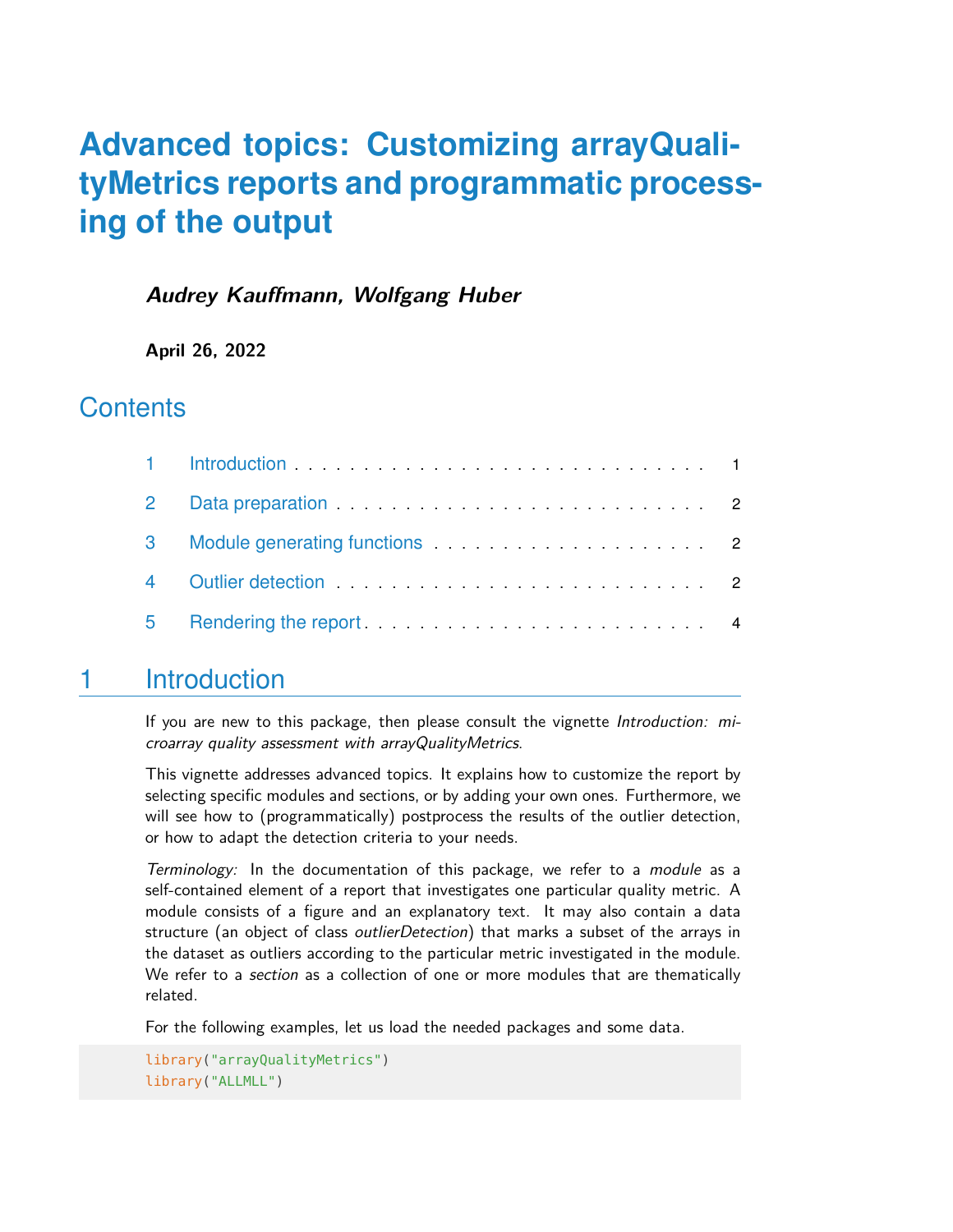<span id="page-1-0"></span>data("MLL.A")

## 2 Data preparation

Some of the computations that are needed for the modules are common between several modules, and thus we perform them once, beforehand. These functions are called prepdata and prepaffy, and we refer to their manual page for details. For example,

```
preparedData = preddata(expressionset = MLL.A,intgroup = c(),
                        do.logtransform = TRUE)
```
<span id="page-1-1"></span>The arguments intgroup and do.logtransform are the same as for arrayQuality Metrics, but in prepdata they have no defaults, so we need to set them explicitely.

## 3 Module generating functions

The package contains a variety of functions that compute modules, and they are listed on a manual page which you can access by typing:

?aqm.boxplot

Here, let us create a report with only two quality metrics modules: boxplots and density plots.

```
bo = aqm.boxplot(preparedData)
de = aqm.density(preparedData)
qm = list("Boxplot" = bo, "Density" = de)
```
The objects bo and de are of class *aqmReportModule*; please consult the class' manual page for more information.

<span id="page-1-2"></span>If you want to create your own modules, please have a look at the code for the various existing functions for this purpose, and adapt it. The function  $\frac{q}{q}$  agong is a good place to start.

## 4 Outlier detection

Some of the modules perform outlier detection. For instance, in the default report produced by arrayQualityMetrics, the module headed Boxplots is followed by one headed *Outlier detection for Boxplots*. In the corresponding *agmReportModule* object, this is reflected by a non-trivial value for the slot named outliers: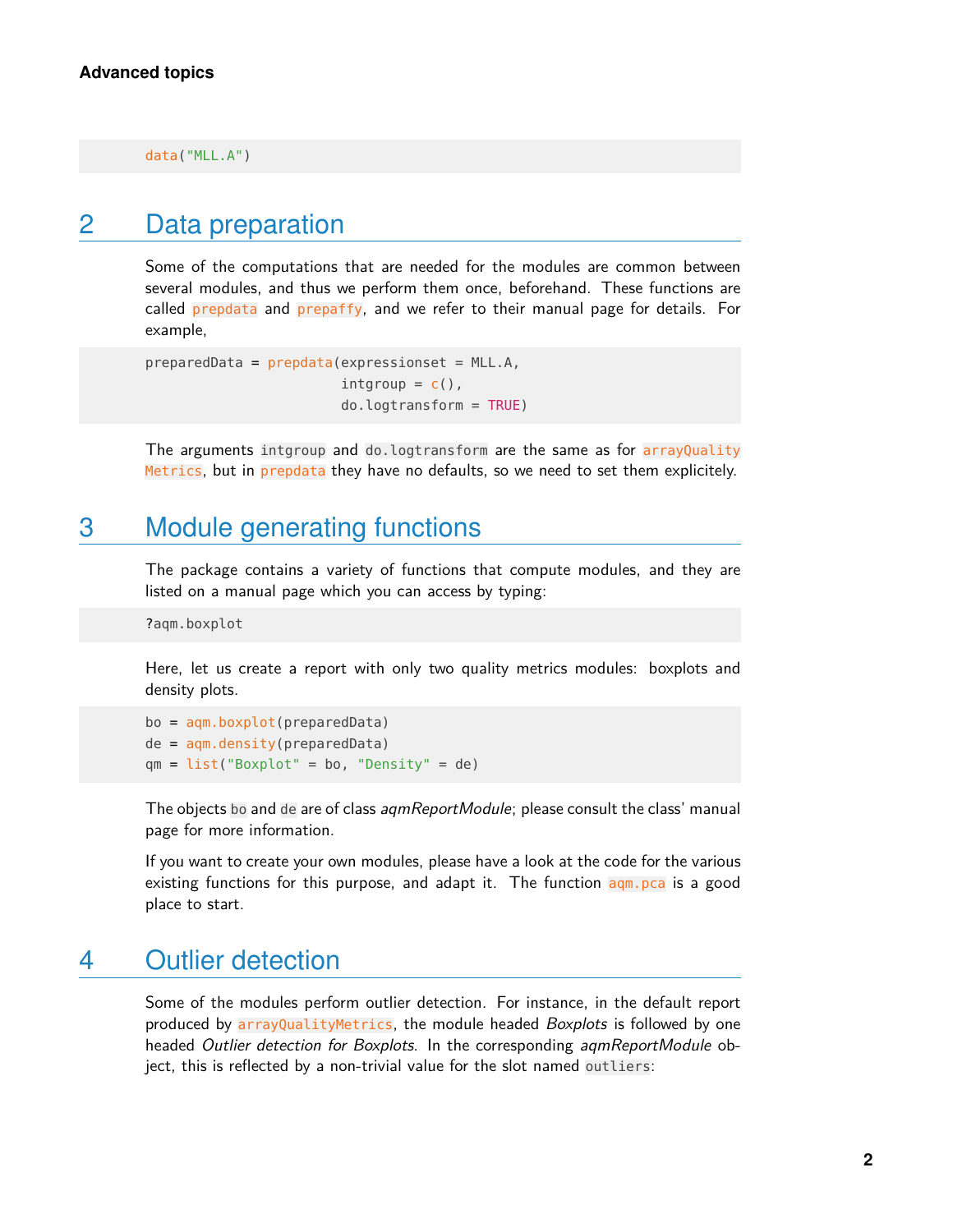```
bo@outliers
## An object of class "outlierDetection"
## Slot "statistic":
## JD-ALD009-v5-U133A.CEL JD-ALD051-v5-U133A.CEL
## 0.0681225 0.1014325
## JD-ALD052-v5-U133A.CEL JD-ALD057-v5-U133A.CEL
## 0.1580450 0.0609975
## JD-ALD078-v5-U133A.CEL JD-ALD180-v5-U133A.CEL
## 0.1185225 0.2314750
## JD-ALD226-NA-v5-U133A.CEL JD-ALD232-v5-U133A.CEL
## 0.2162900 0.0949000
## JD-ALD237-v5-U133A.CEL JD-ALD244-v5-U133A.CEL
## 0.1475850 0.1323600
## JD-ALD294-v5-U133A.CEL JD-ALD380-v5-U133A.CEL
## 0.3740300 0.0480500
## JD-ALD381-v5-U133A.CEL JD-ALD384-v5-U133A.CEL
## 0.0915900 0.4413875
## JD-ALD385-v5-U133A.CEL JD-ALD420-v5-U133A.CEL
## 0.1648650 0.1029700
## JD-ALD421-v5-U133A.CEL JD-ALD431-v5-U133A.CEL
## 0.1243700 0.1972500
## JD-ALD433-v5-U133A.CEL JD-ALD520-v5-U133A.CEL
## 0.1490400 0.0598100
##
## Slot "threshold":
## JD-ALD385-v5-U133A.CEL
## 0.3127762
##
## Slot "which":
## JD-ALD294-v5-U133A.CEL JD-ALD384-v5-U133A.CEL
\# \# \qquad \qquad \qquad \qquad \qquad \qquad \qquad \qquad \qquad \qquad \qquad \qquad \qquad \qquad \qquad \qquad \qquad \qquad \qquad \qquad \qquad \qquad \qquad \qquad \qquad \qquad \qquad \qquad \qquad \qquad \qquad \qquad \qquad \qquad \qquad ##
## Slot "description":
## [1] "Kolmogorov-Smirnov statistic <i>K<sub>a</sub></i>"
## [2] "data-driven"
```
The slot named statistic contains, for each array, a single number based on which outlier detection is performed. For instance, in the case of bo, the slot bo@outliers@statistic is the Kolmogorov-Smirnov statistic for the comparison between each array's intensity distribution and the distribution of the pooled data. The slot threshold contains the threshold against which the valuess of statistic were compared. Arrays with a value of statistic greather than threshold are called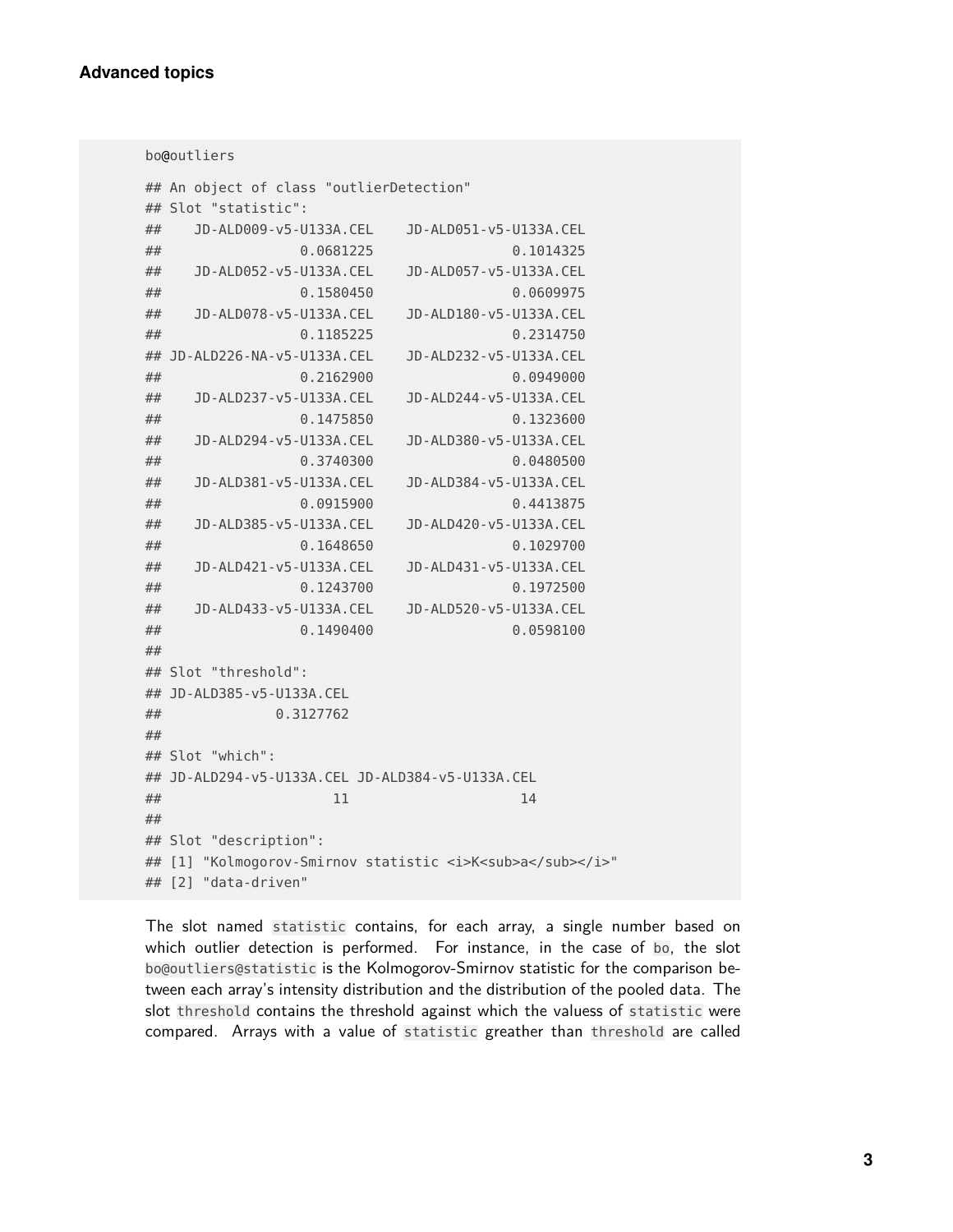outliers. Their indices are listed in the vector which. Finally, the slot description contains a textual description of the definition of statistic and indicates how the threshold was chosen.

The actual details of outlier detection are different for each report module, and are documented in the figure caption of the report module. For more information, please look at the code of the report module generating function of interest – for instance, at the first few lines of the **boxplot** function. The code there uses the helper functions outliers and boxplotOutliers, which are documented in their manual pages.

# <span id="page-3-0"></span>5 Rendering the report

A report is rendered by calling the function  $aqm.wintereport$  with a list of  $aqmRe$ portModule objects.

```
outdir = tempdir()aqm.writereport(modules = qm, reporttitle = "My example", outdir = outdir,
                arrayTable = pData(MLL.A)outdir
## [1] "/tmp/Rtmpw76qgb"
```
Point your browser to the index.html file in that directory.

#### Session Info

- R version 4.2.0 RC (2022-04-21 r82226), x86\_64-pc-linux-gnu
- Locale: LC\_CTYPE=en\_US.UTF-8, LC\_NUMERIC=C, LC\_TIME=en\_GB, LC\_COLLATE=C, LC\_MONETARY=en\_US.UTF-8, LC\_MESSAGES=en\_US.UTF-8, LC\_PAPER=en\_US.UTF-8, LC\_NAME=C, LC\_ADDRESS=C, LC\_TELEPHONE=C, LC\_MEASUREMENT=en\_US.UTF-8, LC\_IDENTIFICATION=C
- Running under: Ubuntu 20.04.4 LTS
- Matrix products: default
- BLAS: /home/biocbuild/bbs-3.16-bioc/R/lib/libRblas.so
- LAPACK: /home/biocbuild/bbs-3.16-bioc/R/lib/libRlapack.so
- Base packages: base, datasets, grDevices, graphics, methods, stats, utils
- Other packages: ALLMLL 1.35.0, Biobase 2.57.0, BiocGenerics 0.43.0, affy 1.75.0, arrayQualityMetrics 3.53.0
- Loaded via a namespace (and not attached): AnnotationDbi 1.59.0, BeadDataPackR 1.49.0, BiocManager 1.30.17, BiocStyle 2.25.0, Biostrings 2.65.0, DBI 1.1.2, Formula 1.2-4, GenomeInfoDb 1.33.0, GenomeInfoDbData 1.2.8, GenomicRanges 1.49.0, Hmisc 4.7-0,